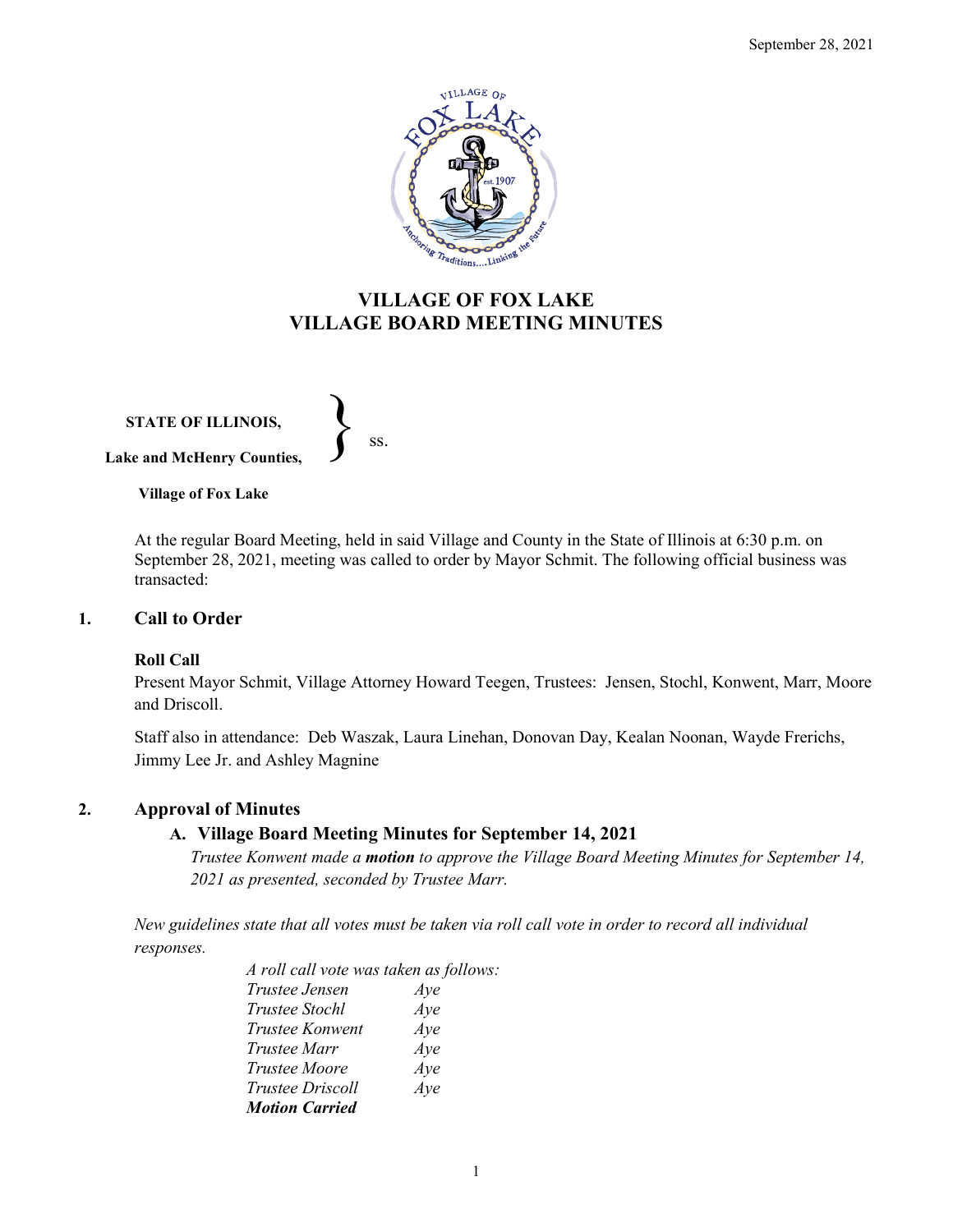# **3. Approval of the Warrant**

*Trustee Moore made a motion to approve the Expenditures/Warrants/Transfers for September 28, 2021 in the amount of \$1,044,452.65, Seconded by Trustee Jensen.*

> *A roll call vote was taken as follows: Trustee Jensen Aye Trustee Stochl Aye Trustee Konwent Aye Trustee Marr Aye Trustee Moore Aye Trustee Driscoll Aye Motion Carried*

# **4. Special Business (Appointments, Swearing In Ceremonies, Proclamations)**

### **A. Swearing in of Kalie Sadowski, Fire and Police Commissioner**

*Mayor Schmit nominated Kalie Sadowski as the new Fire and Police Commissioner. She was sworn in by the Deputy Clerk, Ashley Magnine.*

#### **B. Introduction of new officer, Nick Alopogianis**

*Mayor Schmit and Police Chief Jimmy Lee introduced one of the Police Department's new officers, Nick Alopogianis. Nick introduced himself and shared he is honored to be working for the Fox Lake Police Department.* 

### **5. Village President's Report**

### **A. Testing Site Location**

*There is a Covid testing site located at 1390 South Route 12. It is a free rapid and PCR Covid testing site right across from Menard's in the front strip mall on Route 12. Mayor wanted to note that you are in and out in about 5 minutes. You do the swab yourself and by the time you are done filling out the required paperwork, your results are back. No insurance is required.* 

### **6. Village Administrator's Report**

*Village Administrator, Deb Waszak shared the Village is expecting \$1,420,752.93in ARPA funding and we recently received our first payment of approximately \$710,000.* 

*The Lake County Stormwater Management Commission announced the first round of funding for the DCEO Capital Improvement Program Projects. Congratulations to Mayor Schmit and Fox Lake as the Village will receive its funding request of \$2.1-million for Knollwood subdivision. This is the total cost of the project. There are 10 projects in the county that received funding.* 

*The budget book will be submitted to the GFOA on Thursday for the excellence in budgeting award. Thank you to Wayde Frerichs, Laura Linehan and all department heads for your hard work.*

*Today we submitted a Safe Routes to School grant for a sidewalk and safety improvement on Hawthorn so the Stanton Middle school students and others can enjoy the benefits of walking and biking to school. This helps the Village meet the state and national goals of ending traffic deaths on roads. This is a \$295,000 project and the Village contribution is \$58,000.*

*On Friday four staff members and a trustee attended the Illinois Municipal League conference which was excellent. Thank you to the board for allowing us this professional development opportunity.*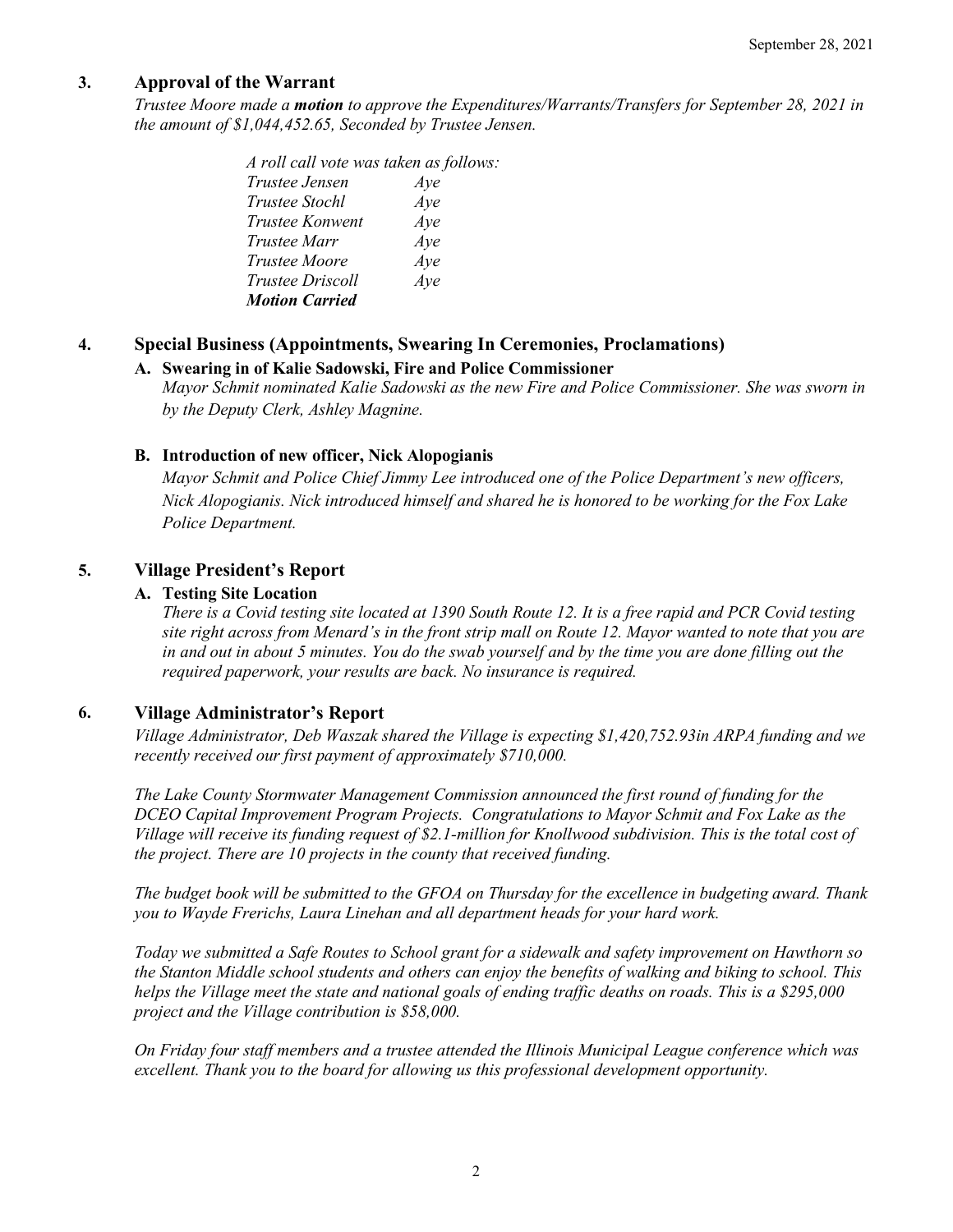### **7. Village Attorney Report**

*Howard announced to the board that an additional 17 amnesty notices were served last week and just dropped off the last 9 that will have to go out. We have a 60 day waiting period after the notices go out. We have at least one so far we know of that is working on getting hooked up.*

*Howard introduced Jeffrey Nutschnig, an attorney in Libertyville who previously worked with his firm. While working with Howard he did a considerable amount of work for the Village. After consulting with the Mayor, Howard has asked Jeff if he would assist in coverage at the Village Board meetings while he is out of the state until next Spring and Jeff has accepted.* 

# **8. Village Treasurer's Report**

*Village Treasurer, Wayde Frerichs shared some quick updates and highlights to the board. He informed the board that he is still making some additional journal entries for service fees between funds, restricted fund balance entries, capitalization of projects and equipment, reclassifying some revenues and expenses and confirming work papers tie. He noted FY21 started right when stay at home mandates went in to affect so if revenue and expense numbers were negative it would not have come as a surprise. However, revenues were surprisingly strong and we made a concerted effort to slash expenditures and it worked. He also informed board and staff that Sikich should be out in late November to present the audit.* 

# **9. Preliminary Audience Comments (on Agenda Items Only)**

*There is none.*

### **10. Motion to Recess to Committee of the Whole Meeting**

*Trustee Konwent made a motion to recess to the Committee of the Whole, seconded by Trustee Jensen.* 

| A roll call vote was taken as follows: |     |
|----------------------------------------|-----|
| <i>Trustee Jensen</i>                  | Aye |
| <i>Trustee Stochl</i>                  | Aye |
| Trustee Konwent                        | Aye |
| Trustee Marr                           | Aye |
| <i>Trustee Moore</i>                   | Aye |
| <i>Trustee Driscoll</i>                | Aye |
| <b>Motion Carried</b>                  |     |

### **A. Strategic Planning Team Reports**

#### *Infrastructure –*

*Nippersink Blvd. – The Mayor is very glad that we decided to have it paved. Mayor asked if the green space will be completed before the first snow. Kealan replied that yes this should be completed.* 

*Interconnect Phase II – Mayor noted that this project is moving along good. It is about 65% completed. We had anticipated connection in November but due to some issues with ComEd and Nicor the connections at the treatment plant are not going as quickly as we would like. It will be January or February before it is connected.* 

*TIF District Sidewalk – Mayor shared that the project is starting on Friday.*

*TIF Dredging Work – The Mayor wanted to note that we are waiting on the US Army Corp. of Engineers for permit review.*

*South Holly – Mayor shared that the project work began this week.*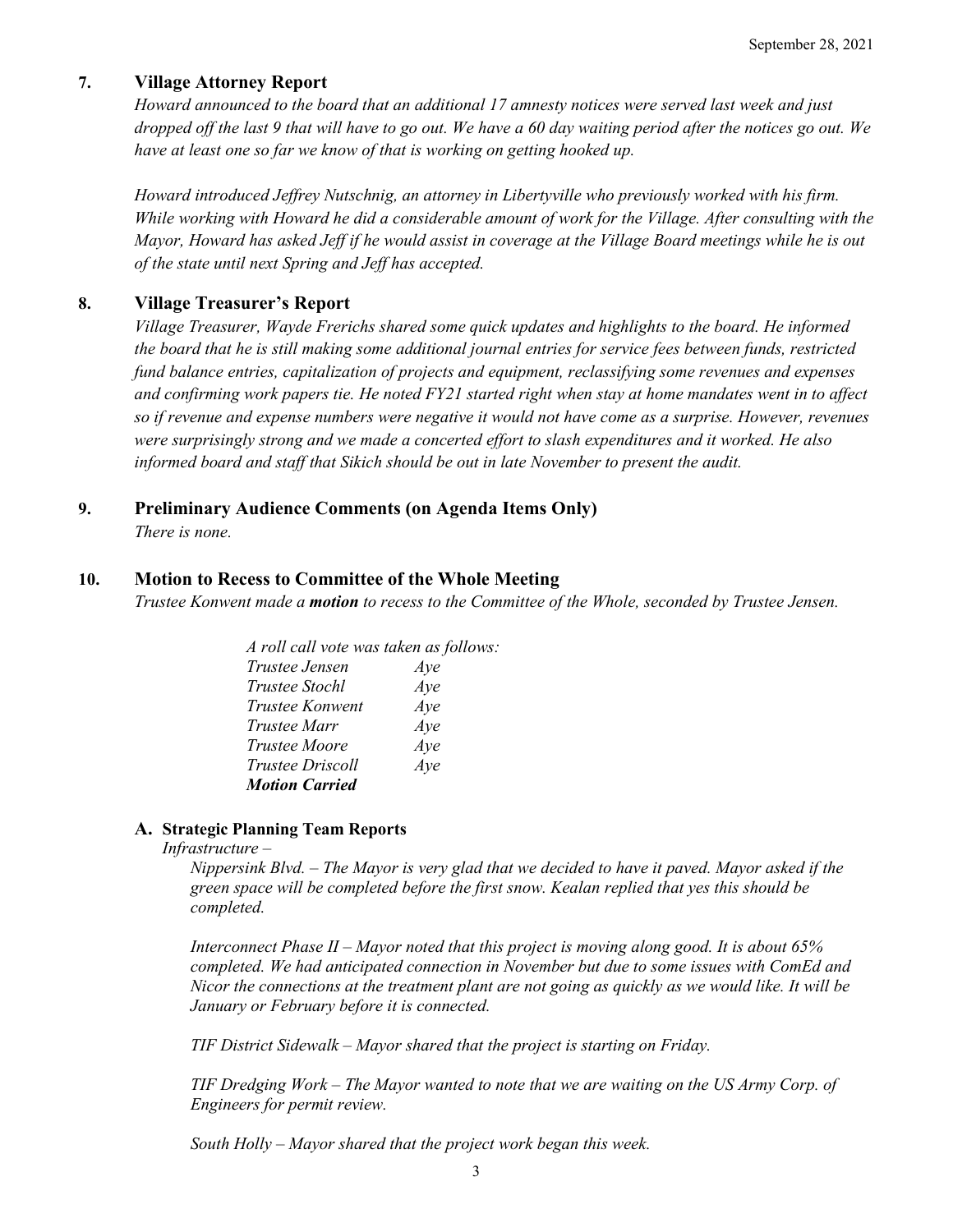*Hickory Cove – The Mayor noted that this project should be completed by the end of November.*

*Washington Street – This street is in dire need of repair. This project is one that will have to be budgeted for to be completed along with the Lake Counties portion of the project.* 

#### **11. New Business (the information below taken from Agenda)**

**A. Resolution 2021-R-66: A Resolution Authorizing Change Order No. 1 on the US Route 12 Sidewalk Project**

*This resolution is to authorize a change order to add in an insertion valve and two line stops. The line stops will prevent shut down of other businesses while the work is being completed. The total cost is \$29,900.* 

**B. Resolution 2021-R-68: A Resolution Authorizing the Mayor of the Village of Fox Lake to Sign and Thereby Accept a Contract with Municipal Well & Pump for the Well 5 Replacement Project**

*This resolution is to authorize the Mayor to sign and accept the contract for the Well 5 Replacement project with Municipal Well and Pump. This was a project that was budgeted for in 2019 but due to Covid we had to cut back on our expenditures. We received 2 bids, the low bid was \$84,492.00 and it was a budgeted item for \$110,000.00.* 

**C. Resolution 2021-R-69: A Resolution Authorizing the Mayor to Sign the Loan Repayment Amendment with the IEPA for Wastewater Project L173974 and Directing Payment of the First Installment Payment due on the Loan on October 9, 2021**

*This resolution is to allow the Mayor to sign the loan repayment amendment with the IEPA for the Phase I of the Interconnect project. The total loan amount is \$2,284,685.00 which exceeded the original loan amount. The IEPA has accepted the additional amount and the Village will be able to pay the loan back over the span of 19 ½ years with an interest rate of 1.3% and is eligible for loan forgiveness.* 

**D. Resolution 2021-R-70: A Resolution Authorizing Execution of an Agreement Between the Village of Fox Lake and Placer.ai to Provide Economic Development Software**

*This resolution is to enter into an agreement with Placer.ai to provide Economic Development software to the Village. Placer.ai is a location analytics company. This software allows for the Village to have visibility into consumer foot-traffic and get real-time insight for an event, a business, restaurant or a specific place or area visited during a specific time period or event. The total cost of the software is \$15,000 for the first year.*

*Jim Walsh, a salesman with Placer.ai provided a brief overview of how we can utilize this software and how we as a Village can benefit as well as the businesses in our town including obtaining foot traffic*  data, how long people stay at one place or location, where they go place to place as well as view of *census data.*

*Howard questioned some of the provisions in the agreement regarding disclaiming any warranties about the products or services they are rendering and asked that at least they can give the Village warranty that what they provide to the Village is not going to get the Village in trouble because of some of these privacy concerns.* 

*Mayor Schmit pulled this item from the Consent Agenda for it to be voted on separately pending the changes requested are made to the agreement.*

**E. Ordinance 2021-26: An Ordinance Amending the Zoning Ordinance of the Village of Fox Lake, by Granting a Special Use to Joshua Krish, to Operate a Short Term Housing Rental Business at the Property at 21 Lakeside Lane, Fox Lake, Illinois** *This was discussed at the previous board meeting.*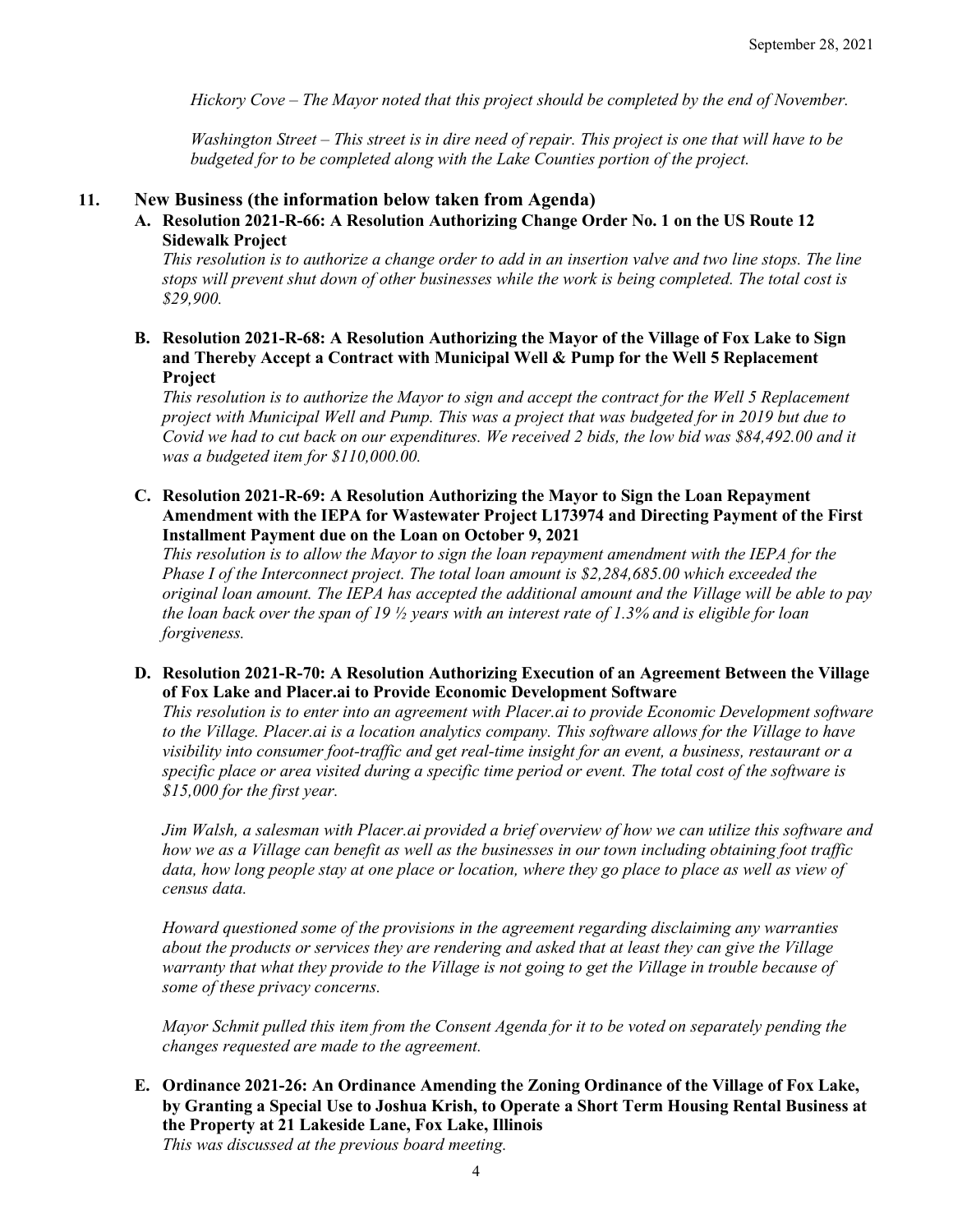**F. Ordinance 2021-27: An Ordinance Amending the Zoning Ordinance of the Village of Fox Lake, Illinois, by Granting Variations to Ann Roberts at 162 Eagle Point Road, Fox Lake, Illinois** *This was discussed at the previous board meeting.*

# **12. Old Business**

*There is none.*

**13. Motion to Adjourn from Committee of the Whole and Reconvene Village Board Meeting** *Trustee Marr made a motion to adjourn from Committee of the Whole and reconvene Village Board Meeting, seconded by Trustee Konwent.* 

> *A roll call vote was taken as follows: Trustee Jensen Aye Trustee Stochl Aye Trustee Konwent Aye Trustee Marr Aye Trustee Moore Aye Trustee Driscoll Aye Motion Carried*

# **14. Items to be Removed from Consent Agenda**

*Mayor Schmit removed item A-4.*

### **15. Consent Agenda**

All items listed on the Consent Agenda are considered to be routine by the Village Board and will be enacted by one motion. There will be no separate discussion of these items unless a Trustee so requests, in which event the item will be removed from the general order of business and considered under the Approval of Exceptions.

### **A. Resolutions**

- 1. Resolution 2021-R-66: A Resolution Authorizing Change Order No. 1 on the US Route 12 Sidewalk Project
- 2. Resolution 2021-R-68: A Resolution Authorizing the Mayor of the Village of Fox Lake to Sign and Thereby Accept a Contract with Municipal Well & Pump for the Well 5 Replacement Project
- 3. Resolution 2021-R-69: A Resolution Authorizing the Mayor to Sign the Loan Repayment Amendment with the IEPA for Wastewater Project L173974 and Directing Payment of the First Installment Payment due on the Loan on October 9, 2021

### **B. Ordinances**

- 1. Ordinance 2021-26: An Ordinance Amending the Zoning Ordinance of the Village of Fox Lake, by Granting a Special Use to Joshua Krish, to Operate a Short Term Housing Rental Business at the Property at 21 Lakeside Lane, Fox Lake, Illinois
- 2. Ordinance 2021-27: An Ordinance Amending the Zoning Ordinance of the Village of Fox Lake, Illinois, by Granting Variations to Ann Roberts at 162 Eagle Point Road, Fox Lake, Illinois

### **C. Motions**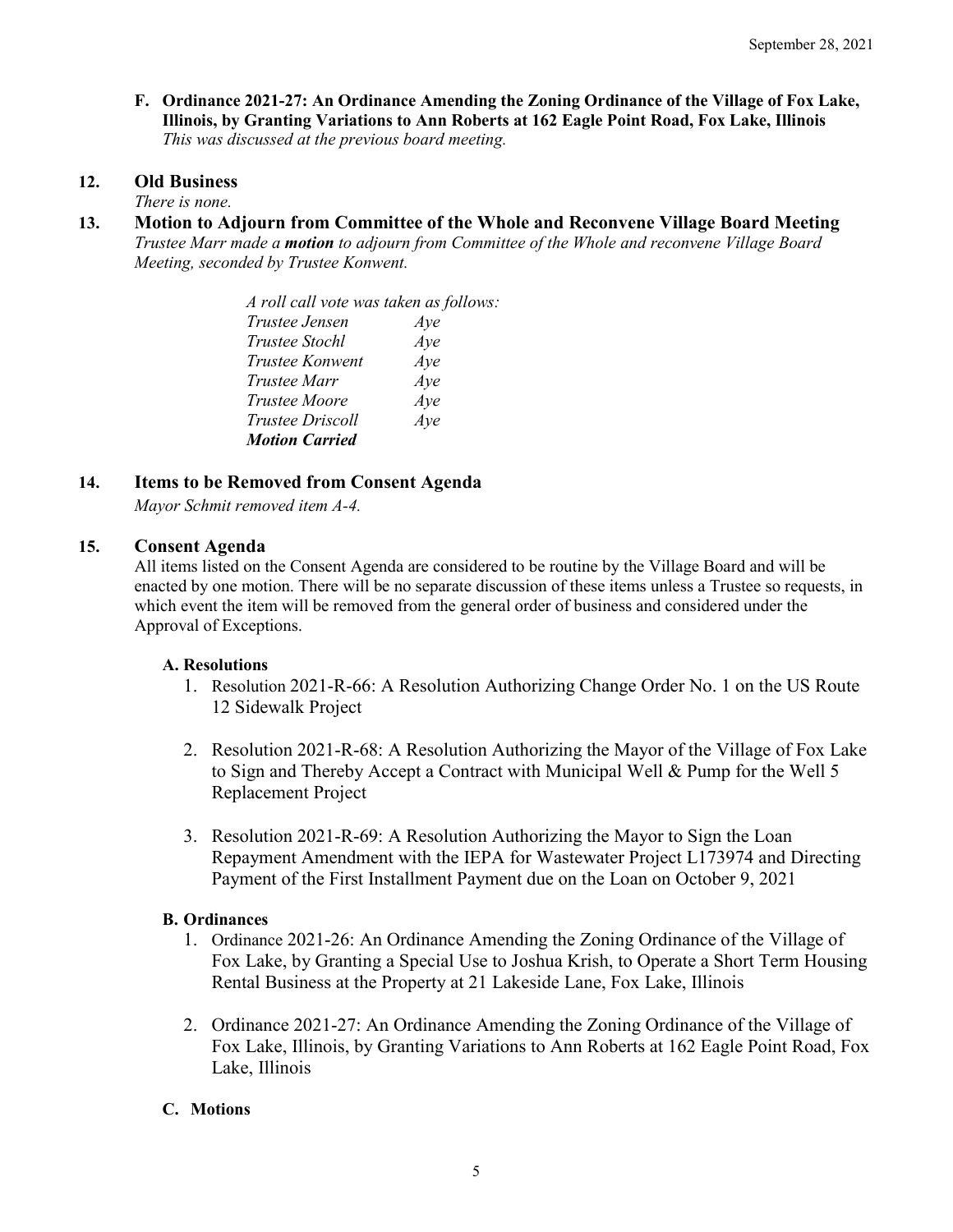*Trustee Jensen made a motion to move that items, Resolutions A 1-3 an Ordinances B 1-2, be established as the Consent Agenda for this meeting by unanimous vote, seconded by Trustee Konwent.*

| A roll call vote was taken as follows: |     |
|----------------------------------------|-----|
| Trustee Jensen                         | Aye |
| Trustee Stochl                         | Aye |
| Trustee Konwent                        | Aye |
| Trustee Marr                           | Aye |
| Trustee Moore                          | Aye |
| Trustee Driscoll                       | Aye |
| <b>Motion Carried</b>                  |     |

*Trustee Konwent made a motion that the consent agenda as established by the prior motion be passed, seconded by Trustee Jensen.*

| A roll call vote was taken as follows: |     |
|----------------------------------------|-----|
| <i>Trustee Jensen</i>                  | Aye |
| <i>Trustee Stochl</i>                  | Aye |
| <i>Trustee Konwent</i>                 | Aye |
| <i>Trustee Marr</i>                    | Aye |
| Trustee Moore                          | Aye |
| <i>Trustee Driscoll</i>                | Aye |
| <b>Motion Carried</b>                  |     |

#### **16. Approval of Exceptions**

Resolution A-4: A Resolution Authorizing Execution of an Agreement Between the Village of Fox Lake and Placer.ai to Provide Economic Development Software

*Trustee Driscoll made a motion to pass the agreement with Placer.ai pending the changes recommended by Attorney Teegen, seconded by Trustee Marr.*

| A roll call vote was taken as follows: |     |
|----------------------------------------|-----|
| <i>Trustee Jensen</i>                  | Aye |
| Trustee Stochl                         | Aye |
| Trustee Konwent                        | Aye |
| Trustee Marr                           | Aye |
| <i>Trustee Moore</i>                   | Aye |
| <i>Trustee Driscoll</i>                | Ave |
| <b>Motion Carried</b>                  |     |

#### **17. For the Good of the Order**

*Trustee Moore shared that she volunteers with Promote Fox Lake to work on the Wild Flower Garden on Rollins. She said they have not had much success; they have put down a lot of seed but the plants that have come up have not survived and she believes it is due to climate change. Grant Woods will be conducting a multiyear project with planting different plant species from Kentucky because of the plants we have here are no longer surviving due to the climate change.* 

*She also addressed down power lines due to storms and trees falling down on them. If we want to be more business friendly she believes we should start working with our utility companies and begin the discussion of placing power lines underground.* 

### **18. Audience Comments**

*Edward Des Rosiers at 41 Riverview Ave. addressed his concerns regarding the retaining wall issue at 43 Riverview Ave. and asked how the Village can help him with this issue. The Mayor addressed his concerns*